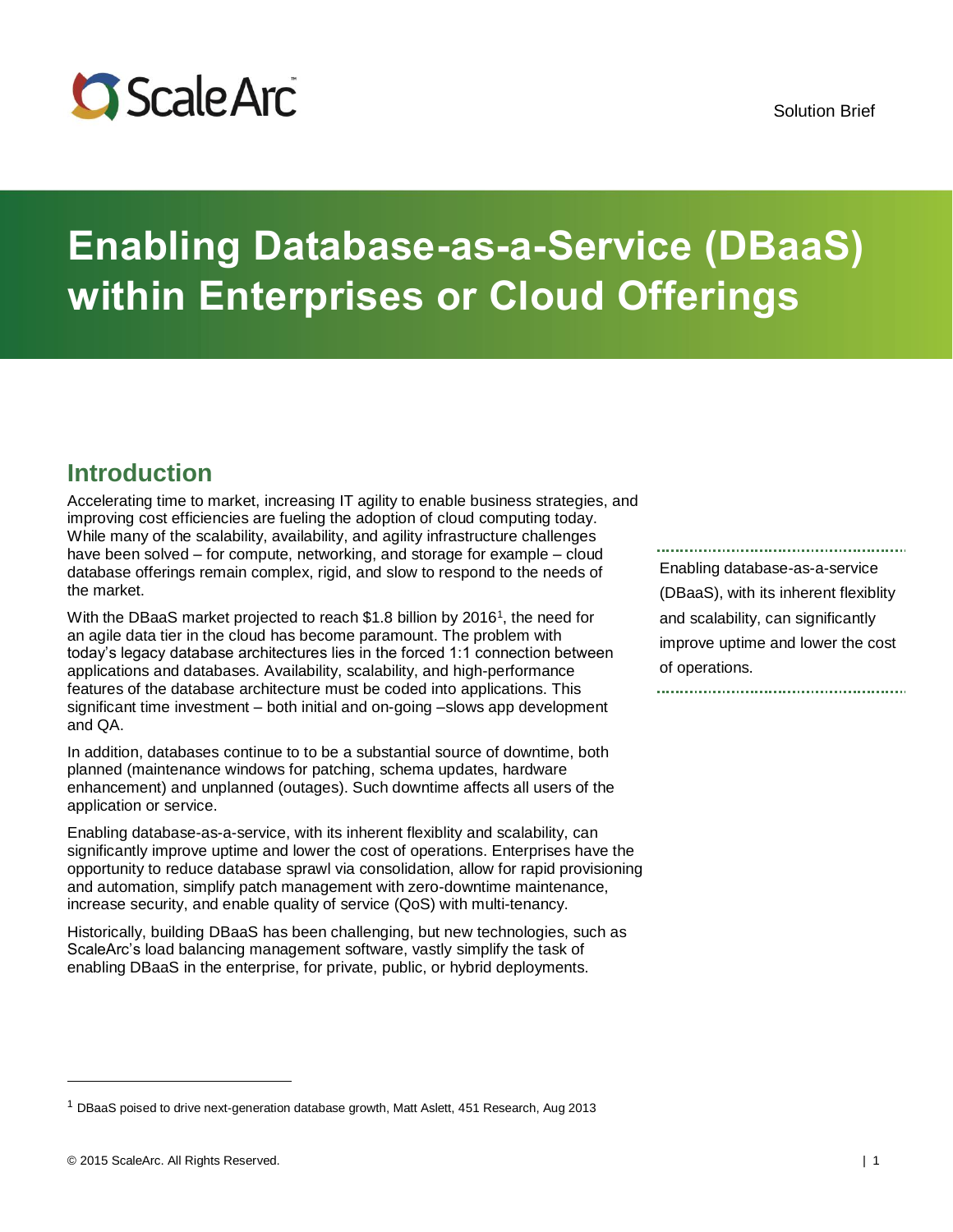## **Challenges in Building a DBaaS Offering**

Software as a Service (SaaS) is a well understood and broadly adopted architecture in which an application supports multi-tenancy and can scale with the addition of more application servers behind a web load balancer or Application Delivery Controller. Databases, in contrast, remain deployed in support of a single application.

Building a DBaaS offering is extremely complex. Databases inherently do not perform multi-tenancy well, and scaling takes far more than simply adding more database servers. Applications have to be re-engineered to use more than one database server, and few apps today are designed to do so. As a result, most cloud providers have chosen to offer managed database software hosted on a virtual machine (VM). Such offerings – really nothing more than "Database-on-a-VM" – have been labeled DBaaS, but these solution do not actually support "as a service" capabilities. Instead, they continue to put the onus of scalability, resiliency, and performance on the applications, requiring extensive engineering in the application to enable such functionality.

Other challenges exist as well with the Database-on-a-VM service. Databases can face severe performance degradation on virtualized platforms, and it is difficult to provision more instances and grow capacity on the fly. Also, Database-on-a-VM requires a separate copy of the OS and database for each VM, resulting in higher resource requirements and in some cases yielding the opposite result of the "as a service" model, with less consolidation and performance instead of improvments in those areas. Each instance of the database now has to be managed, patched, and troubleshooted independently, increasing application downtime.

Amazon Web Services' (AWS) Relational Database Service (RDS) offering is a perfect example of this Database-on-a-VM managed service. It provides only a single database instance and nothing more – no automatic load balancing or clustering, no transparent caching, no SQL instrumentation, and no resource-based billing. Such features would constitute DBaaS in a cloud computing context. RDS enables customers to provision multiple slave databases alongside a master for scale out, but the client applications still must be re-engineered to support this architecture. The app has to be updated to perform functions such as sending writes to the master and reads to the slaves or monitoring replication lag.

With the current approach, cloud-based database offerings force customers to accept severe compromises in scale and performance, significantly reduced value, and additional complexity. It also takes more hardware to provide the same performance since virtualization create inefficiencies – the consequential increase in VM counts, in turn, compounds management costs.

Databases inherently do not perform multi-tenancy well, and scaling takes far more than simply adding more database servers.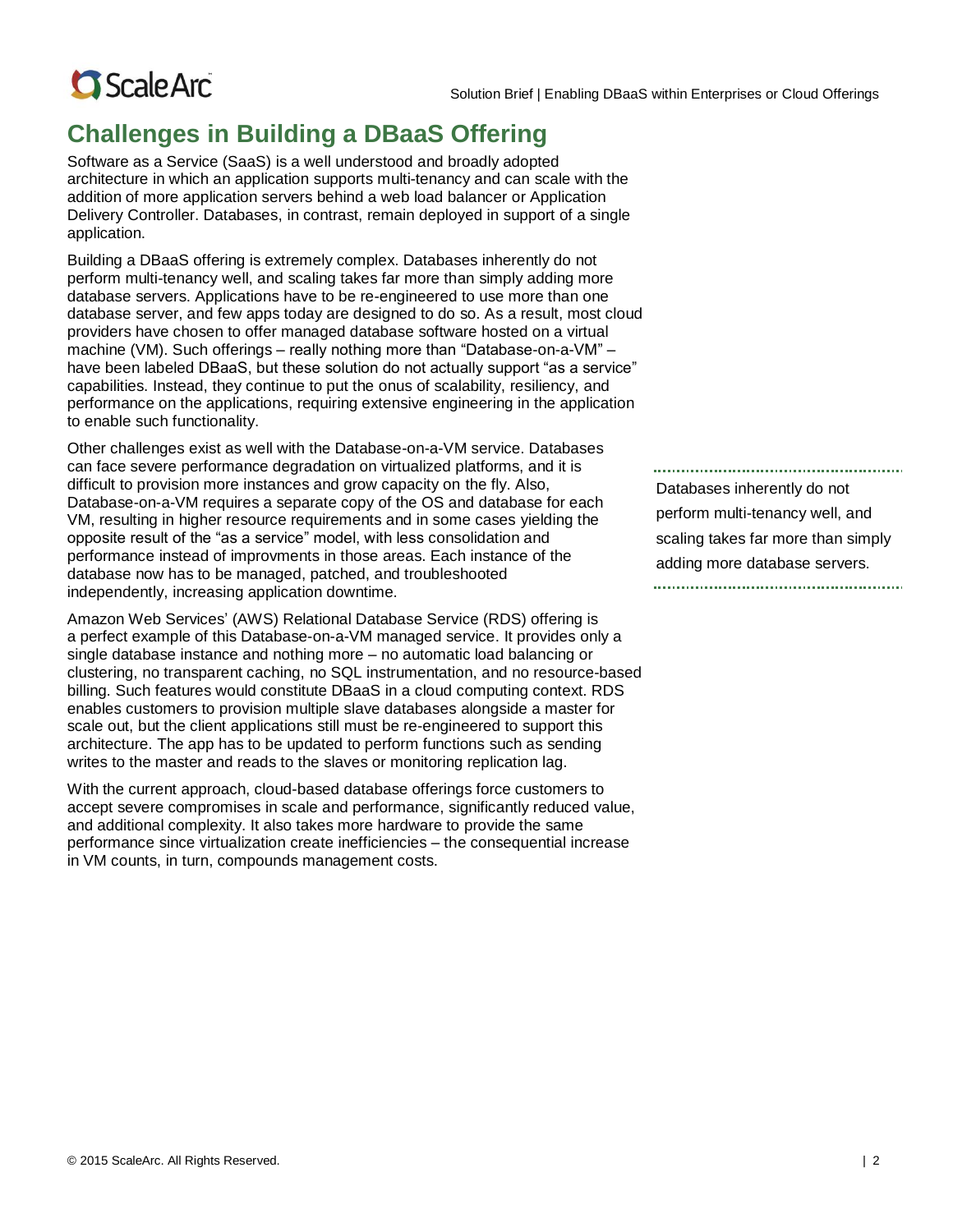

## **A New Approach: Database Load Balancing Software**

Database load balancing software is a new class of software that drops in transparently between application or web servers and the database. It looks to the app like a database and to the database like an app. It performs a range of SQL management capabilities, including read/write split, replication monitoring, and auto failover that dramatically improve the availability and performance of apps.





ScaleArc offers database load balancing platforms for SQL Server, MySQL, and Oracle. By centralizing and automating database management tasks, a DBaaS enabled by ScaleArc software delivers zero downtime for apps, increased app performance, and lower operational costs. Perhaps most compellingly, the software delivers these capabilities with no changes needed in the application or database.

The ScaleArc software features built-in multi-tenancy, supporting complete data isolation between logical customer databases. Each logical database can also have its own logical cluster within ScaleArc – with complete network, CPU, and capacity control. Enabling this provisioning of logical databases lets cloud providers benefit from economies of scale and lowers the needed hardware and energy costs, while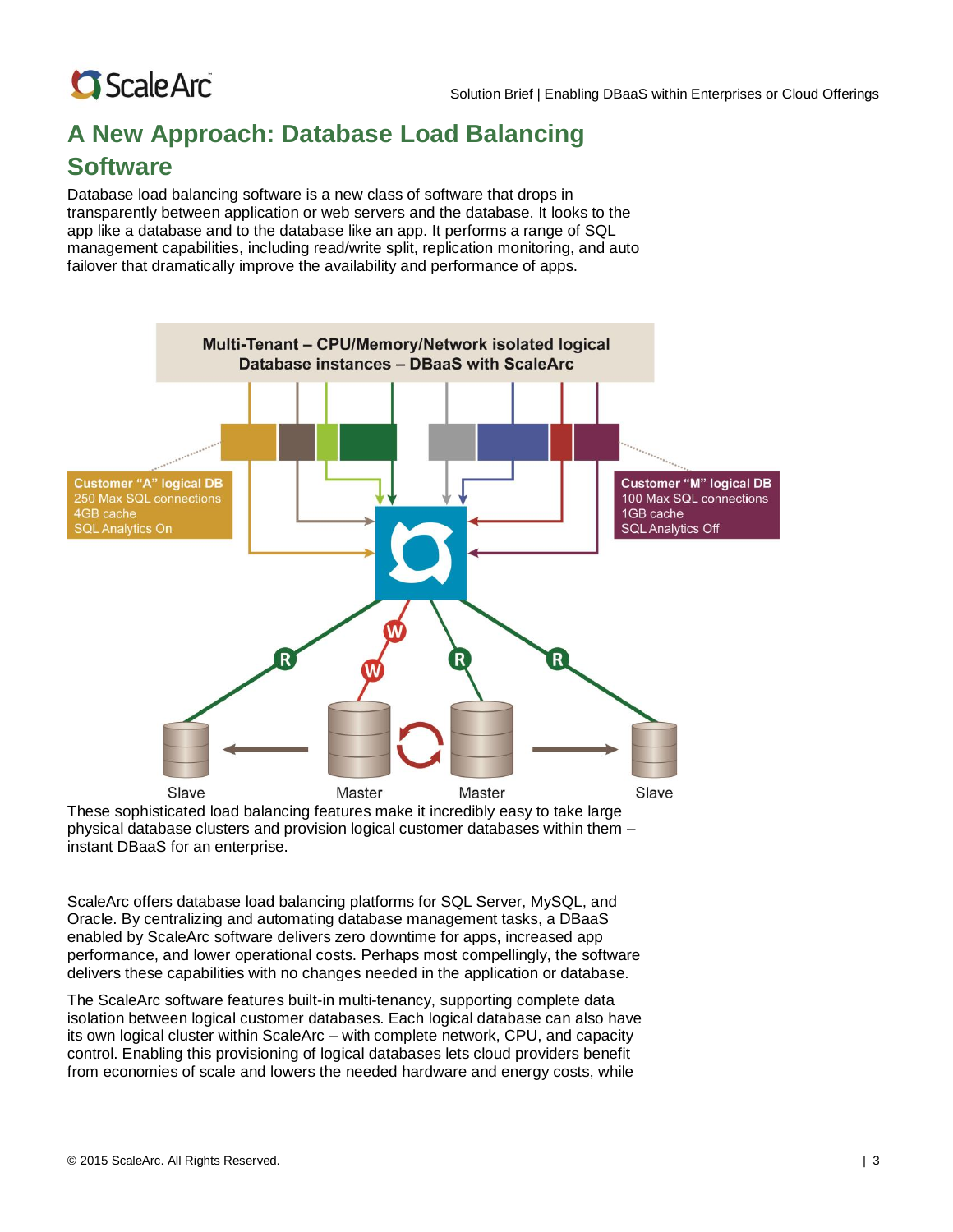# **O** Scale Arc

at the same time dramatically improving application uptime and providing 2x to 3x the performance compared to hosting each database individually on VMs.

In addition to being able to quickly and economically enable DBaaS for their organization, ScaleArc customers can also enable the following value-added services – potentially generating additional revenue streams:

- SQL-aware dynamic database load balancing and high-availability services
- SQL surge queue services and zero-downtime maintenance environments
- Query response caching services to dramatically improve performance and availability
- Advanced database architecture services such as sharding and multimaster deployments
- SQL query filtering services
- Advanced real-time SQL analytics, instrumentation and reporting

ScaleArc is available as on-premise software that can be hosted on baremetal x86 servers to create appliances or deployed as a VM on a standard hypervisor. ScaleArc was built from the ground up for cloud service providers and enterprises and has full multi-tenancy capabilities built in.ScaleArc offers license-agreement pricing for cloud service providers so that expenses can be matched to revenues for a highly profitable DBaaS business. ScaleArc can also enable DBaaS for enterprises to build a highly efficient internal private DBaaS offering.

## **The Top 5 Reasons to Use ScaleArc for DBaaS Offering(s)**

#### **1. Consolidation and multi-tenancy**

ScaleArc reduces database sprawl by enabling consolidation of many database servers into a smaller set. Organizations gain significant operational efficiency by maintaining a small number of highly available database servers. ScaleArc supports DBaaS by offering the ability to provision multiple tenants over the consolidated servers, with different QoS levels for each tenant. The ScaleArc database load balancing software provides for zero-downtime maintenance by allowing patch management of the database servers without incurring a maintenance window and by preventing application errors. ScaleArc has IP/CPU/memory-level isolation between tenants (clusters) on the same instance. Each cluster has its own memory space, and customers can create clusters without sharing CPUs. ScaleArc also has a built-in wire-speed SQL filtering engine, allowing for firewall-like regular expression rules to be configured via the RESTful API or GUI. With the ability to set connection limits on a per-cluster basis, ScaleArc can enforce different QoS levels for the different tenants.

#### **2. Rapid provisioning of new and tiered services**

ScaleArc's transparent approach provides for an easier integration of new applications and services, accelerating revenue and time to market for new applications and services. ScaleArc can be completely managed by a RESTful API. Since new service creation depends on simply a handful of API calls into ScaleArc, providing a customer with a new database infrastructure setup and configuration takes just minutes. ScaleArc's

The ScaleArc database load balancing software provides for zero-downtime maintenance by allowing patch management of the database servers without incurring a maintenance window and by preventing application errors.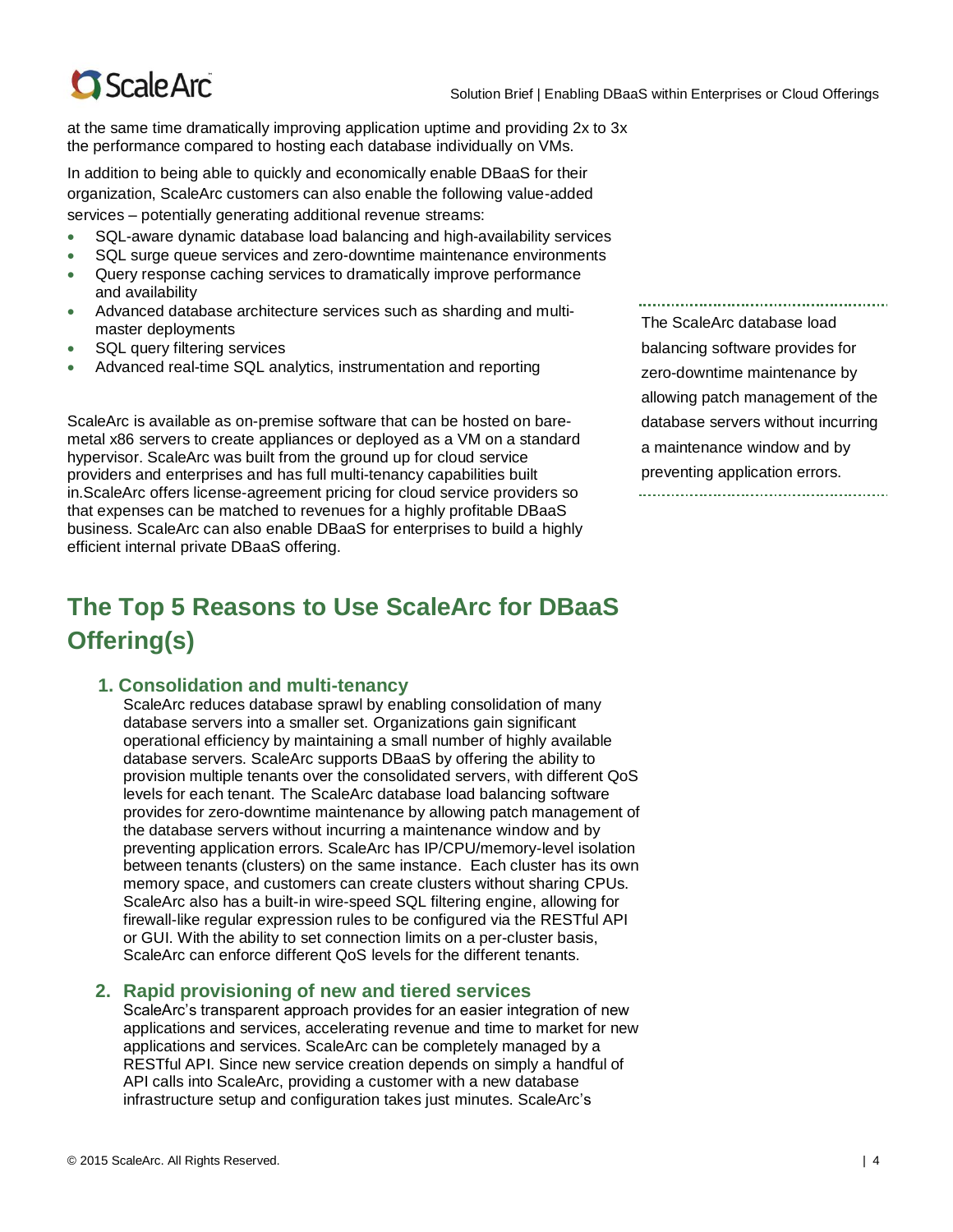

transparent caching and real-time analytics, applied on a per-tenant basis, enable new value-added services to support tiered service offerings. With ScaleArc, operators can build an easy-to-use platform that app developers and users can securely leverage.

#### **3. Resiliency and auto scaling**

ScaleArc's auto failover increases availability of the consolidated database servers – essential for achieving 99.999% uptime for SLAs. Staff can add database capacity automatically, making it available to applications instantly without requiring any changes to the apps. ScaleArc has built-in support for read/write split, which enables use of the scale-out architectures of MySQL master/slave or SQL Server AlwaysOn topologies. For example, an online gaming customer – with traffic that fluctuates wildly depending on time of day, viral factors, and promotional events – uses ScaleArc to provide for an elastic on-demand database infrastructure. With ScaleArc's SQL surge queue to buffer unexpected query bursts, application performance remains acceptable even during peak loads. ScaleArc's query routing enables incoming SQL traffic to be switched based on user name, database name, table name, source IP address, and other parameters – allowing for a single endpoint for all database access for reporting as well as online queries.

#### **4. Faster time-to-market for new applications**

Development time and expenses are reduced significantly, as is time to market for new apps, since ScaleArc does not require any application changes to scale, optimize, or add resiliency. Enterprises or cloud service providers who use ScaleArc's database load balancing software to offer hosted database and DBaaS will be able to sell this value to their customer base, allowing their customers to achieve business goals faster with accelerated application development. With ScaleArc's multi-tenant, QoS-enabled DBaaS, organizations can easily host non-production databases such as test, development, or training along with production and mission-critical databases.

#### **5. Superior performance with transparent caching**

Successfully scaling databases requires real-time analysis at the query level to apply granular caching rules with continuous query-level performance reporting. These capabilities are either not natively available on databases or affect performance when reporting or logging is turned on.

Development time and expenses are reduced significantly, as is time to market for new apps, since ScaleArc does not require any application changes to scale, optimize, or add resiliency.